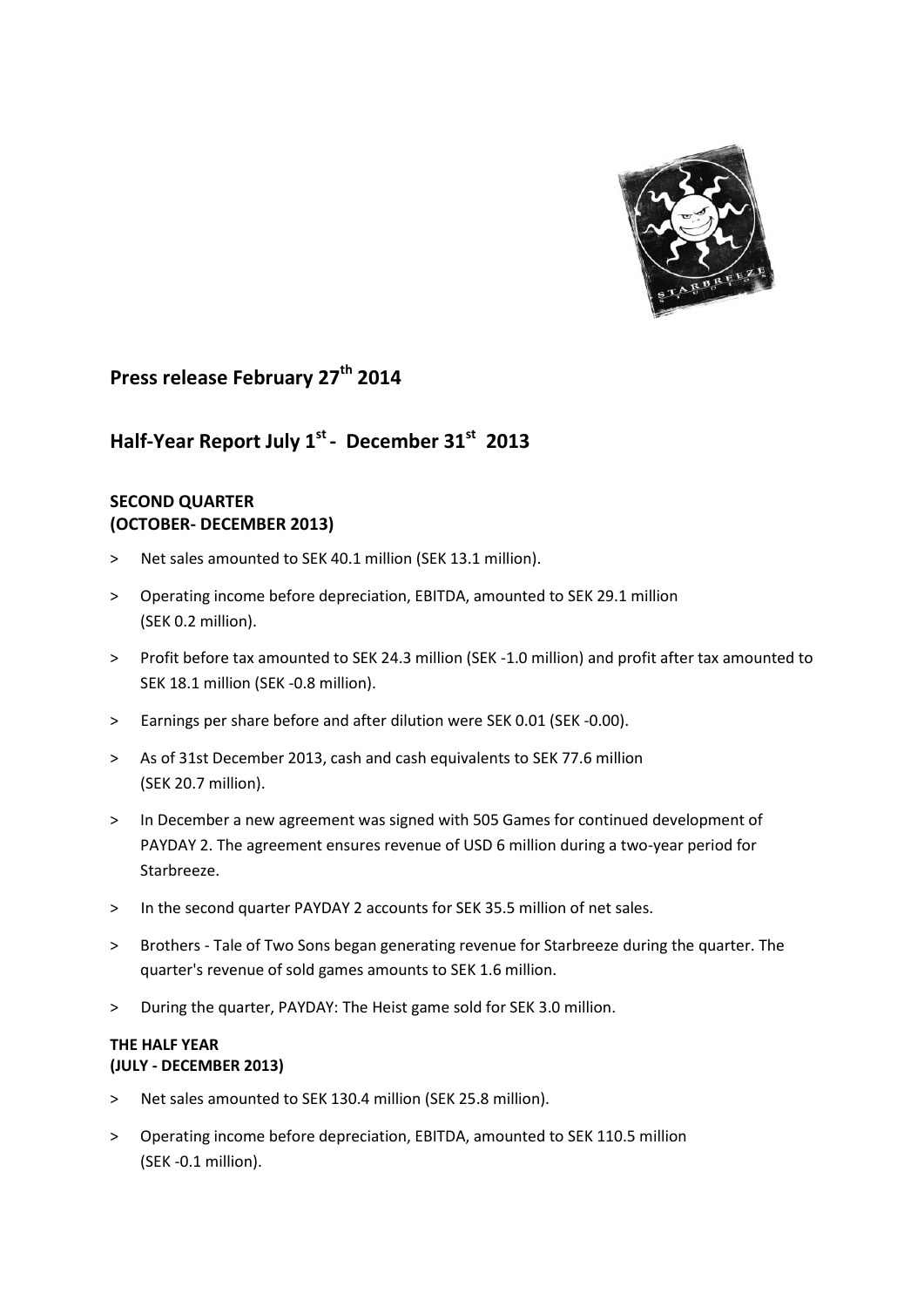- > Profit before tax amounted to SEK 103.7 million (SEK -2.5 million) and profit after tax amounted to SEK 90.3 million (SEK -2.5 million).
- > Earnings per share before and after dilution were SEK 0.06 (SEK -0.00).

#### **AFTER THE PERIOD**

- > In January the third expansion pack called PAYDAY 2: Gage Weapon Pack 2 was released on PC platform Steam.
- > As of February, PAYDAY 2 was the fifth largest official community on the PC platform Steam, with more than 350,000 active members.
- > In January Starbreeze's share of the revenue from sales of PAYDAY 2, via the PC platform Steam, amounted to SEK 4.4 million.
- > The Board has resolved to apply for listing of the company shares on First North, and will convene an Extraordinary General Meeting of reverse split where the timetable also will be specified.

### **CEO BO ANDERSSON KLINT GIVES HIS COMMENT**

During the second quarter, net sales were SEK 40.1 million, which means SEK 27.0 million more than the same quarter last year. PAYDAY 2 accounted for SEK 35.5 million, PAYDAY: The Heist for SEK 3.0 million and Brothers - A Tale of Two Sons for SEK 1.6 million.

Operating income before depreciation this quarter was SEK 29.1 million (SEK 0.2 million).

This has been a very good quarter which we attribute to a working digital pulse sale that mainly took place via the digital distribution service Steam. We have succeeded in launching several new add-on packages for PAYDAY 2, and we continue to keep both interest in and sales of the product at a high level. We can clearly identify the pattern of the prequel PAYDAY: The Heist, albeit with a much higher magnitude on the sales curve.

Net sales for the past six months amounted to SEK 130.4 million, which means SEK 104.6 million more than in the same six months last year. PAYDAY 2 accounted for SEK 121.1 million, PAYDAY: The Heist for SEK 7.7 million and Brothers - A Tale of Two Sons for SEK 1.6 million.

Operating income before depreciation for the six months amounted to SEK 110.5 million (SEK 0.2 million).

PAYDAY 2 and Brothers - A Tale of Two Sons launched last quarter, and has now been on sale for just under six months. PAYDAY 2 showed strong sales in both the first and second quarter. At the time of writing, PAYDAY 2 has established itself on Steam as the fifth largest official player community with over 350,000 active members. The ongoing close collaboration with Valve has continued: since Christmas, PAYDAY 2 players can rob a bank in PAYDAY 2 from the Classic Valve game Counter-Strike: Global Offensive.

We also signed a new agreement with the publisher 505 Games, replacing the previous agreement, which initially promised five additional packages. The new improved contract, worth 6 million U.S.